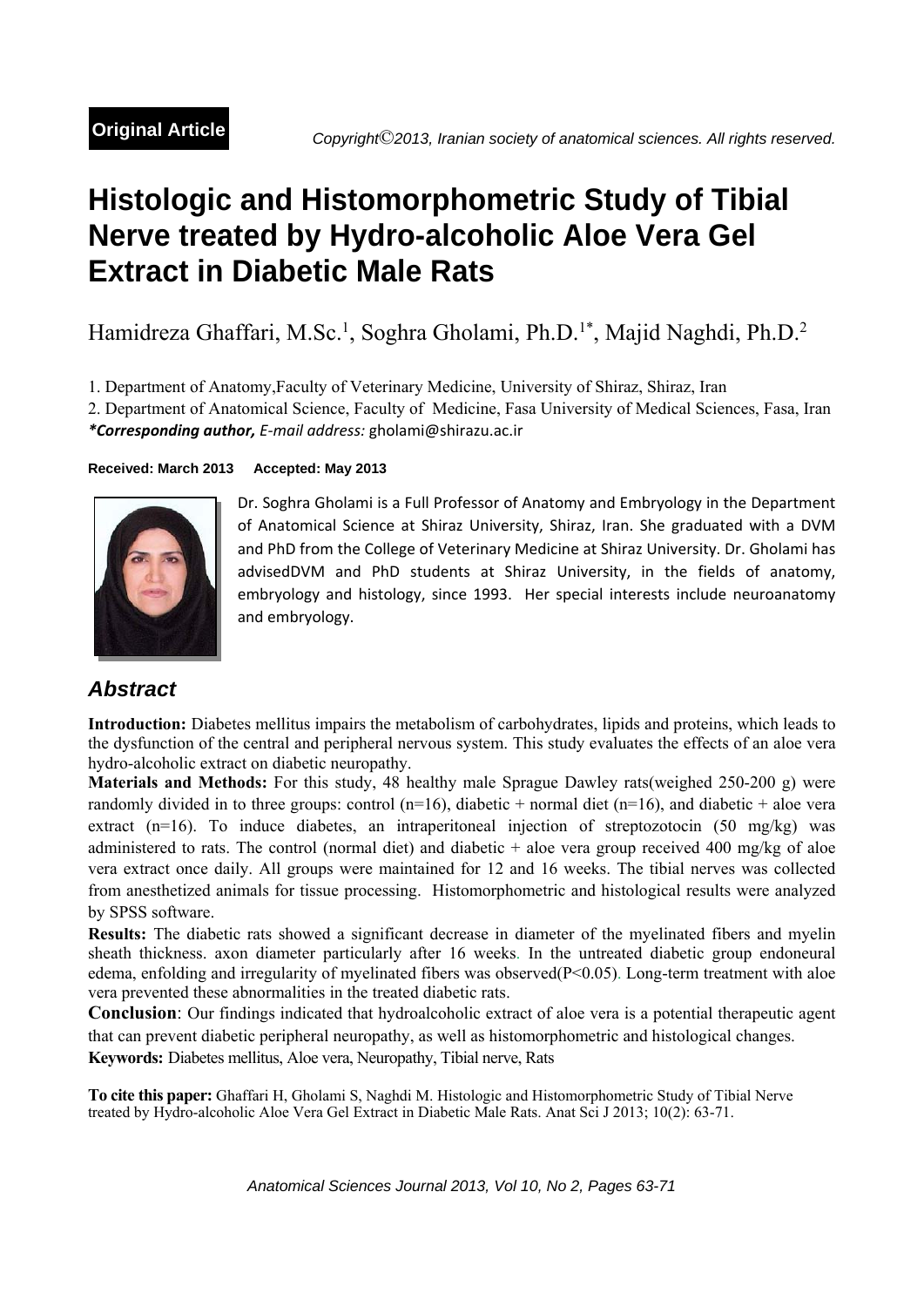# **Introduction**

Diabetes is a complex metabolic disease characterized by persistently elevated concentrations of glucose in the blood caused by the autoimmune destruction of the pancreatic cells (Type 1) or by insulin resistance coupled with relative insulin deficiency (Type 2). Type 2 cases comprise 90% to 95% of all diabetes whereas between 5% and 10% are Type 1 [1]. There are 21 million people with diabetes in the U.S.; approximately one-third are unaware of their disease [2]. Its microvascular complications include damage to the eyes, kidneys, and nerves, whereas macrovascular complications include atherosclerosis and other cardiovascular conditions [3]. The total cost of diabetes in the U.S. for 2002 was estimated at \$132 billion [4].

Diabetic neuropathy occurs in 50% of diabetic patients who suffer from severe, unremitting pain. Diabetic neuropathy patients generally complain about persistent burning or tingling sensations, usually in the legs and feet. Other symptoms include the inability to detect heat and cold, cutaneous hyperesthesia, loss of vibration sensation and paradoxically, the loss of pain perception. The pathophysiology of the condition remains unclear, although it has been associated with peripheral demyelination, a decrease in peripheral nerve conduction and degeneration of myelinated and unmyelinated sensory fibers [5,6]. Hyperglycemia can induce oxidative stress via glucose auto-oxidation and the subsequent formation of advanced glycation end products, disruption of the polyol pathway, altered eicosanoid metabolism and decreased antioxidant defenses [7,8].

In diabetes mellitus, chronic hyperglycemia produces multiple biochemical sequelae Diabetes-induced oxidative stress could play a role in the symptoms and progression of the disease [9,10]. Oxidative stress in cells and tissues results from the increased generation of reactive oxygen species and/or from decreases in antioxidant defense potential [11]. Several hypotheses have been put forth to explain the genesis of free radicals in diabetes. These include autoxidation processes of glucose, the non-enzymatic and progressive glycation of proteins with the consequently increased formation of glucose-derived advanced glycosylation end products (AGEs) and enhanced glucose flux through the polyol pathway [11,12]. Elevated generation of free radicals resulting in the consumption of antioxidant defense components may lead to disruption of cellular functions and oxidative damage to membranes and may enhance susceptibility to lipid peroxidation [9].

Peripheral neuropathy is a progressive loss of nerve fibers that are susceptible to pain sensitivity in the lower limbs, resulting in neuropathic ulcers and amputations [13]. Morphological studies by Forrest et al. have indicated that diabetes leads to tissue damage in Tibial nerve such as endoneural edema accompanied by myelin destruction [14]. Sameni et al. have shown the protective effect of progesterone on the function and structure of rat sciatic nerve neuropathy [15]. Rajbhandari and colleagues have shown that neuropathy is a major problem of microvasculars. Control of blood sugar and duration of diabetes duration are important factors in controlling neuropathy [5]. Comparison of ultra-thin sections of the sciatic nerve of normal and diabetic rats by Nowickim et al. has shown reduction in a significant amount of myelin [16]. Skalsk et al. showed that oxidative stress caused by hyperglycemia was the most important factor in the development of diabetic neuropathy [17]. The use of antioxidant agents play an important role in reducing the consequences of diabetes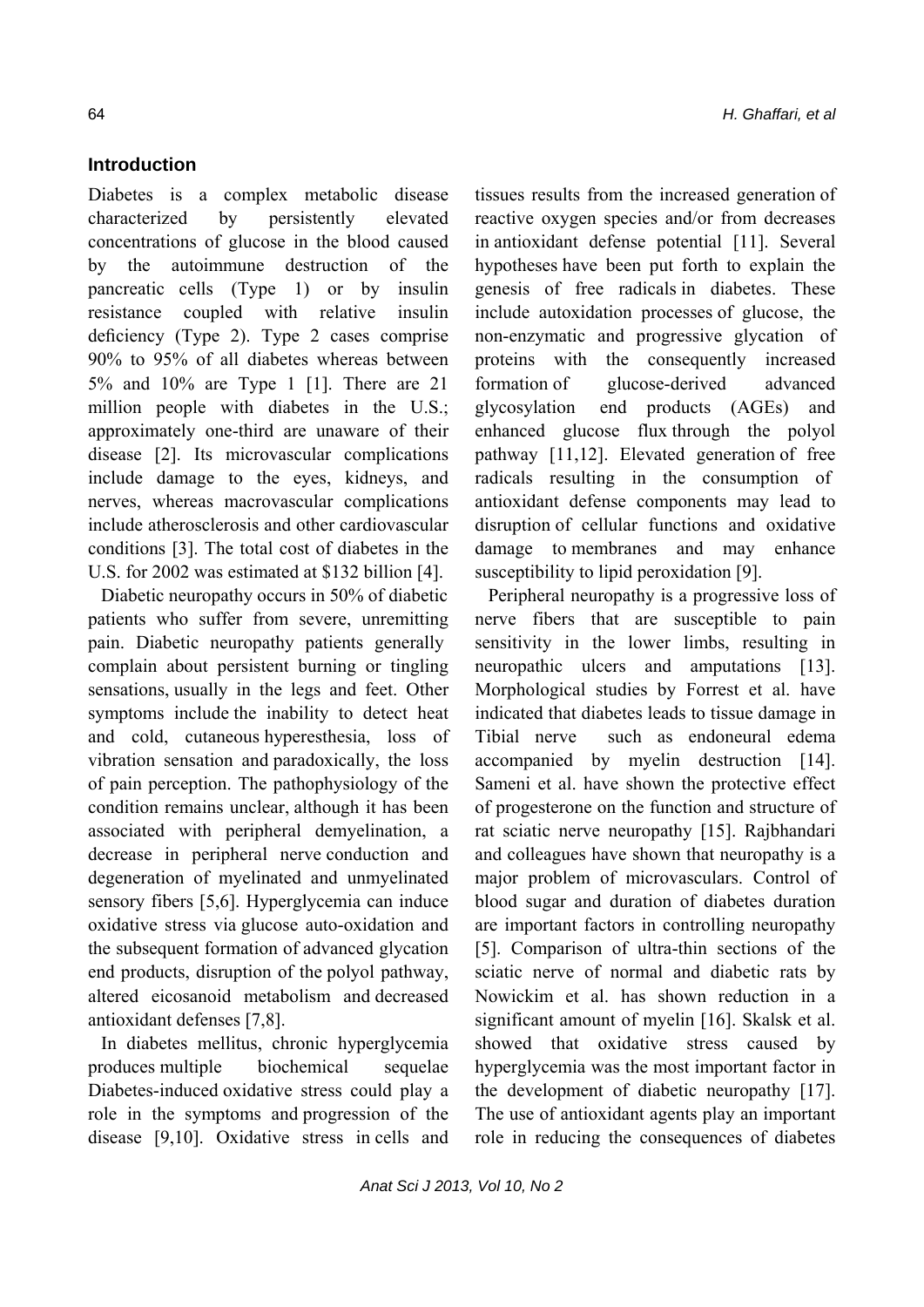and the use of the compounds of plant origin that is usually associated with fewer side effects. [18]

There has been a resurgent in interest in traditional plant treatments for diabetes. Plants often contain substantial amounts of antioxidants including alpha tocopherol (vitamin E), carotenoids, ascorbic acid (vitamin C), flavonoids and tannins [19], and it has been suggested that antioxidant action may be an important property of plant medicines used in diabetes. Aloe vera is a perennial plant that belongs to the Liliaceae family, which includes about 360 species [20].

Aloe vera is the one of the few medicinal plants that has maintained its popularity for a long period of time. The plant has stiff graygreen lance-shaped leaves that contain clear gel in a central mucilaginous pulp. Clinical evaluations have revealed that the pharmacologically active ingredients are concentrated in both the gel and rind of aloe vera leaves.

In a previous study, we have shown highly encouraging results which revealed a significantly lower level of blood glucose after oral administration of ethanolic extract of aloe vera gel in a glucose load condition and in STZinduced diabetes [21]. The aim of the present research was to perform histological and histomorphometric analyses of the effects of hydro-alcoholic aloe vera gel extracts of tibial nerve tissue from diabetic rats.

# **Materials and Methods**

# **Animals**

All studies were conducted on 48 adult male Sprague Dawley rats (Razi Vaccine and Serum Research Institute) that weighed 200 to 250 g. Animals were housed in an animal facility with standard 12-h light/dark cycles. The rats were fed standard food of rat ration, tap water and ad libitum. The Shiraz University Ethics Committee approved this study.

We divided the rats equally into three main groups: (A) healthy control, (B) diabetic  $+$ normal diet and  $(C)$  diabetic + aloe vera extract. For the experiments each of the three main groups were additionally subdivided into two age groups of eight animals each, as follows: groups 1 and 2 (healthy control) received food plus a once daily gavage of aloe vera extract (400 mg/kg) for 12 and 16 weeks. Groups 3 and 4 (diabetic) received just food for 12 and 16 weeks. Groups 4 and 5 (diabetic  $+$  aloe vera extract) received food plus a once daily gavage of aloe vera extract (400 mg/kg) for 12 and 16 weeks separatly. For all groups, animals were weighed at 12 and 16 weeks.

#### **Experimental induction of diabetes in rats**

Diabetes was induced by ab intraperitoneal administration of a single dose of streptozotocin (50 mg/kg body weight); Sigma Aldrich, USA) [22, 23]. Fasting blood glucose was assessed by glucometer (Accuchek® Active Roche, Germany) before and 24 h after the injection for confirmation of diabetes and at ten days after the injection for diabetes approval. Blood (1 ml) was collected from the rats' coccygeal veins. At the end of the experiment, the animals were anesthetized. Following dissection, the tibial nerve was exposed between the two heads of the gastrocnemius muscle. Finally, animals were euthanized by a sodium thiopental overdose [24].

# **Preparation of aloe vera gel extract**

Aloe vera powder was prepared from aloe vera leaf gel according to a published procedure by Rajasekaran et al. with slight modifications [25]. Aloe vera leaves were collected from the Botanical Garden of Shiraz University. Mature, healthy, fresh aloe vera leaves that were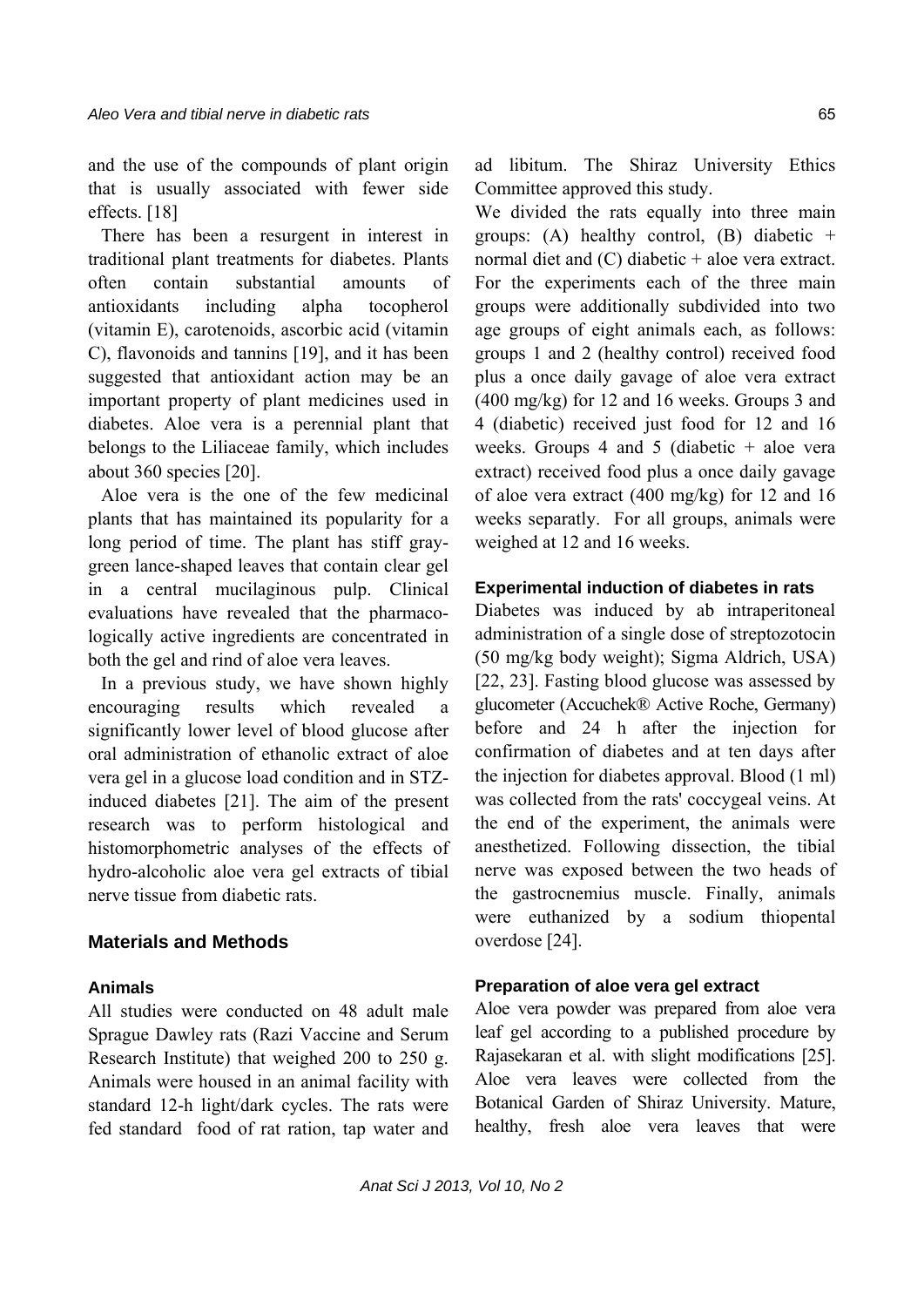approximately 75 to 90 cm in length were washed with fresh water [26]. The leaves were longitudinally dissected and the fleshy mucilaginous pulp (parenchymatous tissues) were selectively scraped away, leaving behind the thick epidermis layers. The scraped pulp was homogenized, centrifuged at 10000 g for 25 min to remove the fibers and immediately lyophilized. The resultant samples were stored in a controlled environment at 4±1°C until further use. The known amount of lyophilized sample was subjected to methanolic solvent extraction. The recovered filtrates were evaporated until dry under reduced pressure (250 mmHg) in a rotary evaporator [19].

#### **Surgical procedure**

Rats were peritoneally anesthetized by administration of sodium thiopental (5mg/100g). The surgical procedure was performed under sterile conditions. The left tibial nerve was separated from between the two heads of the gastrocnemius muscle. The animals were easy to draw with an overdose of sodium thiopental administrated as a peritoneal injection.

#### **Preparation of tissue for microscopy**

The distal portion of the tibial nerve was biopsied at a constant site and immediately fixed by immersion in 2.5% glutaraldahyde in sodium cacodylate buffer (pH 7.3). After washing in the same buffer, the nerve was postfixed in 1% cacodylate-buffered osmium tetroxide and following a second wash was dehydrated through ascending concentrations of ethanol before embedding in TAAB Spurr's resin using propylene oxide as an intermediary. Transverse semi-thin sections (0.5 μm) were stained with 1% toluidine blue and observed under a light microscope.

# **Morphometric evaluation**

Morphometric evaluation of MF was performed by measuring 200 MF from the set of photographs chosen at a final magnification of 400x which corresponded to 1 semi-thin section of the tibial nerve of each animal. The outline of each axon and its myelin sheath in the sample was drawn with a digitizing pen and captured on the screen by means of a computerlinked digitizing tablet and specific software (Dino-Lite MSM1M) [27]. We compared the area, perimeter and diameter in order to determine the parameter that best characterized the size of the MF. Myelin sheath thickness was calculated as the difference between the fiber and axonal diameters, divided by 2 [27]. The index of circularity was calculated as the ratio between the measured axonal area and the area of a circle with the same circumference [15].

The following histomorphometric studies were performed for all groups: A) thickness of nerve fiber myelin sheath, B) diameter of myelinated nerve fibers, C) thickness of the whole tibial nerve, and D) thickness of the tibial nerve fascicle.

#### **Statistical analysis**

Grouped data were statistically evaluated with SPSS version 7.5 software. Hypothesis testing methods included one-way analysis of variance (ANOVA) followed by the post hoc Duncan test. P values less than 0.05 were indicative of statistical significance. Results were expressed as mean±SD for six animals in each group. Statistical comparison was performed at 12 and 16 weeks, separately.

#### **Results**

The changes in fasting blood glucose and body weight for the experimental groups at 12 and 16 weeks after diabetic induction are shown in Tables 1 and 2. Fasting blood glucose was significantly (P<0.05) increased at both 12 and 16 weeks post-diabetic induction. Treatment with aloe vera extract caused a remarkable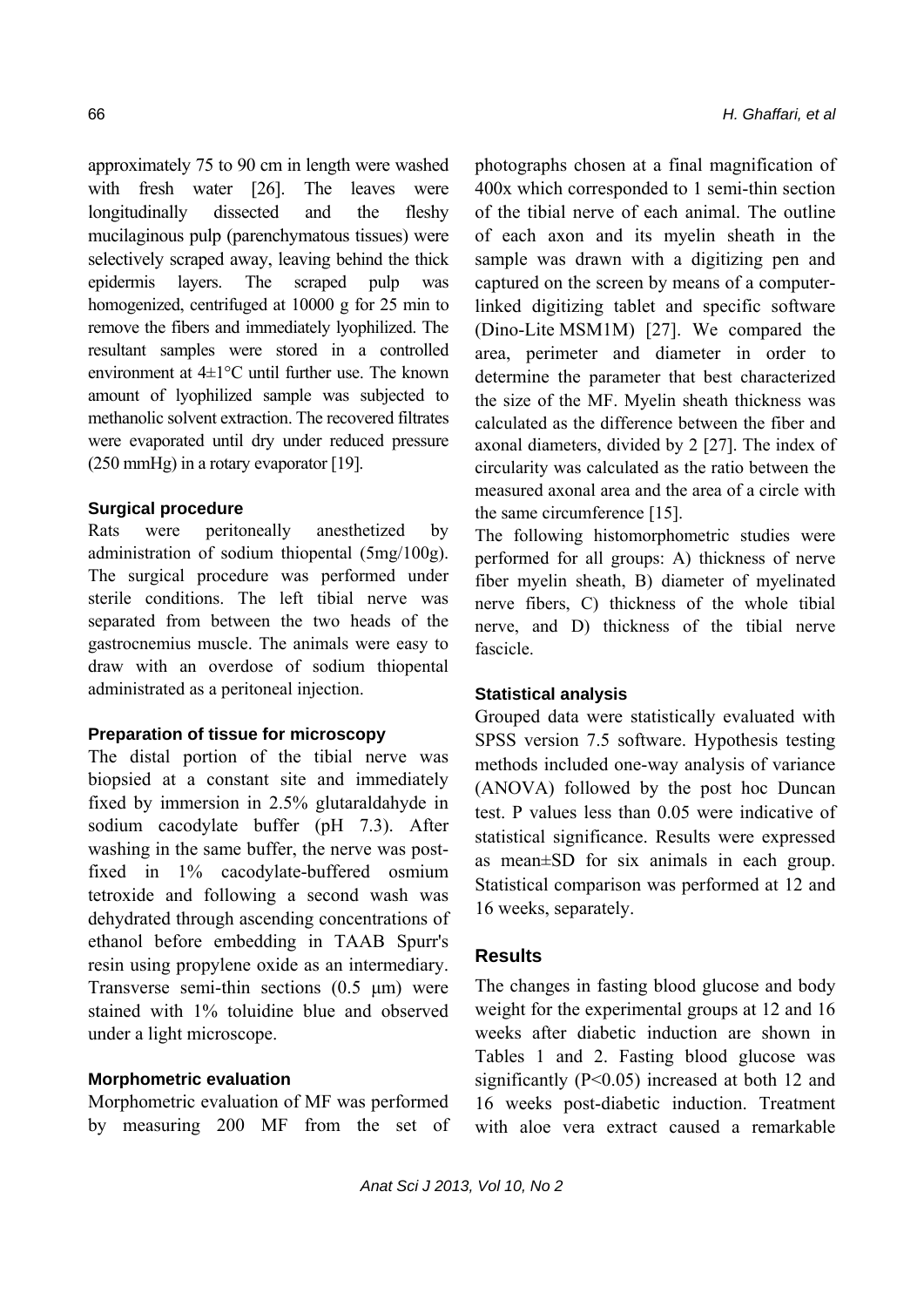reduction in elevated fasting blood glucose.

**Table 1:** Effect of treatment with hydroalcoholic extract of aloe vera on fasting blood glucose (mg/dl) and body weight at 12 weeks (mean±SD)

| Group                | Body weight (g)   | <b>Fasting blood</b><br>glucose<br>concentration<br>(mg/dl) |
|----------------------|-------------------|-------------------------------------------------------------|
| Control              | $262.4 \pm 11.41$ | $133 \pm 8.36a$                                             |
| Diabetic             | $231.2 \pm 21.2$  | $429.6 \pm 216b$                                            |
| Diabetic + aloe vera | $241.4 \pm 27.13$ | $231.8 \pm 84.38$                                           |

a, b Mean±SD within each column at 12 weeks with different letters are significantly different (P<0.05).

**Table 2:** Effect of treatment with hydroalcoholic extract of aloe vera on fasting blood glucose (mg/dl) and body weight at 16 weeks (mean±SD)

| Group                  | Body weight (g) | <b>Fasting blood</b><br>glucose<br>concentration<br>(mg/dl) |
|------------------------|-----------------|-------------------------------------------------------------|
| Control                | $214\pm 19.49$  | $108.6 \pm 10.31a$                                          |
| Diabetic               | $180.6\pm 49.2$ | $441 \pm 312b$                                              |
| Diabetic $+$ aloe vera | 198±34.92       | $199 \pm 97.8$                                              |

a, b Mean±SD within each column at 16 weeks with different letters are significantly different (P=0.02).

Body weight at 12 and 16 weeks, compared to the control and treated groups, was not statistically significant. The thickness of whole nerve fibers and myelin thickness in different groups at 12 and 16 weeks postdiabetic induction was measured and is shown in Table 3.

As visualized by light microscopy, semithin sections of tibial nerves in diabetic rats compared with the untreated control group consisted of a large number of anomalies; such as endoneural swelling along with rupture of the nerves, destruction and degeneration of nerve, myelin sheath and irregularities in shape (infolding and out folding) (Figs. 1a,b and 2a,b). In treated animals( 12 and 16 weeks with aloe vera) these abnormalitis of myelin sheath were reduced in a great extent(Figs. 1a,b and 2a,b). There was a significant decrease following treatment with aloe vera in the number of myelinated nerve fibers that had myelin abnormalities (Figures. 1b and 2b, Table 3).

# **Discussion**

Diabetic neuropathy is a major problem for patients with diabetes mellitus and is the major cause of morbidity and mortality. Good glycemic control, with maintenance of normoglycemia, may be able to prevent chronic complications [5].

The pathophysiology of diabetic neuropathy involves a complex cascade mechanism that consists of several interrelated components and is not precisely known [28]. Diabetes is caused by increased oxidative stress in various tissues starting with a degenerative pathway in oxidative stress, such as reduced activity of antioxidant enzymes inside cells, vascular injury, increased production of free radicals in the mitochondria, reduced nitric oxide-induced hypoxia endoneural-induced programmed cell death process, degradation of proteins, lipids and nucleic acids, increased expression of inflammatory proteins and mitochondrial damage in neurons. This damages caused numerous injuries and lesions induced in nervous tissue such as axonal damage, neuronal death, and reduced blood flow to the nerves [28,29]. Wolff and Dean have shown for the first time in a study of auto-oxidation of glucose for hyperglycemia, that production of reactive oxygen radicals (ROS) induced chronic oxidative stress in diabetic rats and were causes for neuronal injury [30]. Mallon has shown that the main causes of neuronal injury and pain is ROS [31].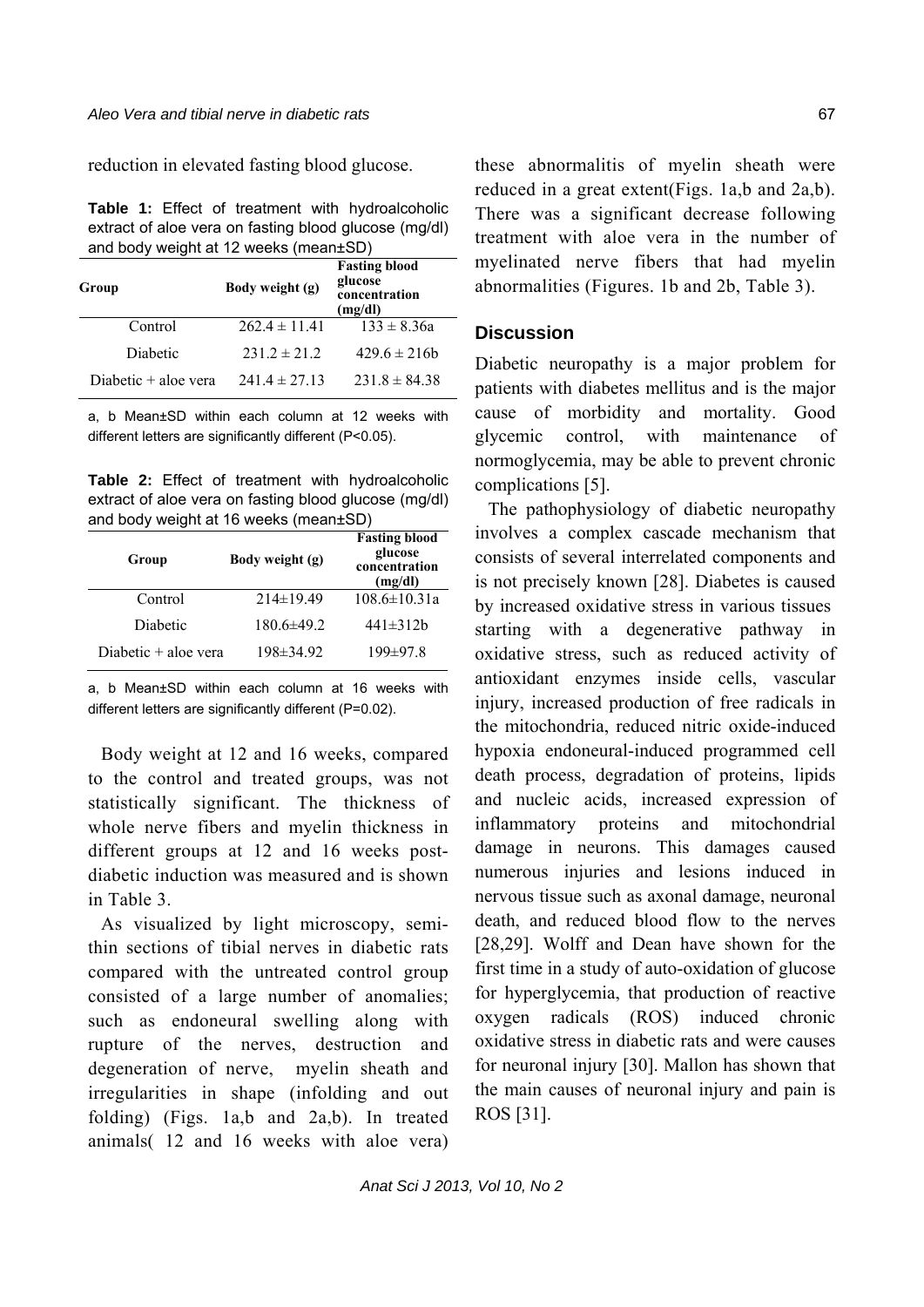| Table 3: The thicknesses (µm) of the whole tibial nerve, its fascicles and fibers in male rats (mean±SD) at 12 |  |  |  |  |  |  |
|----------------------------------------------------------------------------------------------------------------|--|--|--|--|--|--|
| and 16 weeks.                                                                                                  |  |  |  |  |  |  |
|                                                                                                                |  |  |  |  |  |  |

|            | <b>Groups</b>        |                                           |                         |                                                                       |                         |                       |  |  |  |
|------------|----------------------|-------------------------------------------|-------------------------|-----------------------------------------------------------------------|-------------------------|-----------------------|--|--|--|
|            | Control (a)          |                                           | Diabetes (b)            |                                                                       | Diabetes+ aloe vera (c) |                       |  |  |  |
|            | 12 weeks             | 16 weeks                                  | 12 weeks                | 16 weeks                                                              | 12 weeks                | 16 weeks              |  |  |  |
| N          |                      | $1153.939\pm 232.2b$ $1138.317\pm 198.4b$ |                         | $493.1621 \pm 187.9$ a,c $605.0359 \pm 213.5$ a,c $973.2 \pm 176.8$ b |                         | $925.0759 \pm 165.9b$ |  |  |  |
| ТF         | $139.7724 \pm 21.2b$ | $148.269 \pm 19.7b$                       | $108.8103 \pm 31.2$ a,c | 91.06138 $\pm$ 45.7a,c                                                | 147.9241±28.9b          | $148.3879 \pm 32.7b$  |  |  |  |
| <b>TFI</b> | $9.897241 \pm 2.3$   | $9.58\pm3.1b$                             | $6.506897\pm4.3a$ ,c    | $6.422069 \pm 3.4a$ ,c                                                | $8.93069\pm3.1b$        | $8.716897\pm2.6b$     |  |  |  |
| <b>MFT</b> | $3.400345 \pm 1.2b$  | $3.470345 \pm 1.4b$                       | $2.202414 \pm 1.7$ a,c  | $2.334483 \pm 1.6$ a,c                                                | $3.005714 \pm 1.4b$     | $3.318621 \pm 1.5b$   |  |  |  |

Dissimilar letters a, b and c indicate significant differences between groups. N: Whole tibial nerve thickness, TF: Tibial fasicle, TFI: Tibial fiber, MFT: Fiber myelin thickness of tibial nerve.



**Figure 1:** Light micrographs of toluidine blue stained transverse semi-thin section of the tibial nerve after 14 weeks at 400x magnification. Scale bar: 20 μm. (A) In the control group, myelinated nerve fibers are of normal morphology and structure (\*). (B) In the untreated diabetic group, nerves revealed certain abnormalities, including: (1) degeneration, (2) myelin abnormalities including irregular fiber shapes, myelin infoldings and outfoldings and (3) alteration in myelin compaction. (C) In the aloe vera gel-treated diabetic group, a significantly reduced proportion of axons with myelin abnormalities was observed. The number of small myelinated nerve fibers increased in the diabetic group compared with the other two groups.



**Figure 2:** Light micrographs of toluidine blue stained transverse semi-thin section of the tibial nerve after 16 weeks at 400x magnification. Scale bar: 20 μm. (A) In the control group, myelinated nerve fibers show normal morphology and structure (\*). (B) In the untreated diabetic group, nerves revealed certain abnormalities, including: (1) degeneration, (2) myelin abnormalities that included irregular fiber shapes, myelin infoldings and outfoldings and (3) alteration in myelin compaction. (C) In the aloe vera gel-treated diabetic group, a significantly reduced proportion of axons with myelin abnormality was observed. The number of small myelinated nerve fibers increased in the diabetic group compared with the other two groups**.** 

Cooperative defense systems have been employed that protect the body from free radical damage and include antioxidant nutrients and enzymes [32,33]. Disease management includes lifestyle modifications, diet, exercise, and long term use of oral hypoglycemic agents or insulin therapy [34].

Although numerous drugs are used to treat diabetes, some have side effects. The main side effect is an increased risk of hypoglycemia. Hence many studies have been undertaken to investigate the hypoglycemic effect of some plants traditionally used to treat diabetes in addition to the identification of their active

*J Anat Sci 2013, Vol 10, No 2*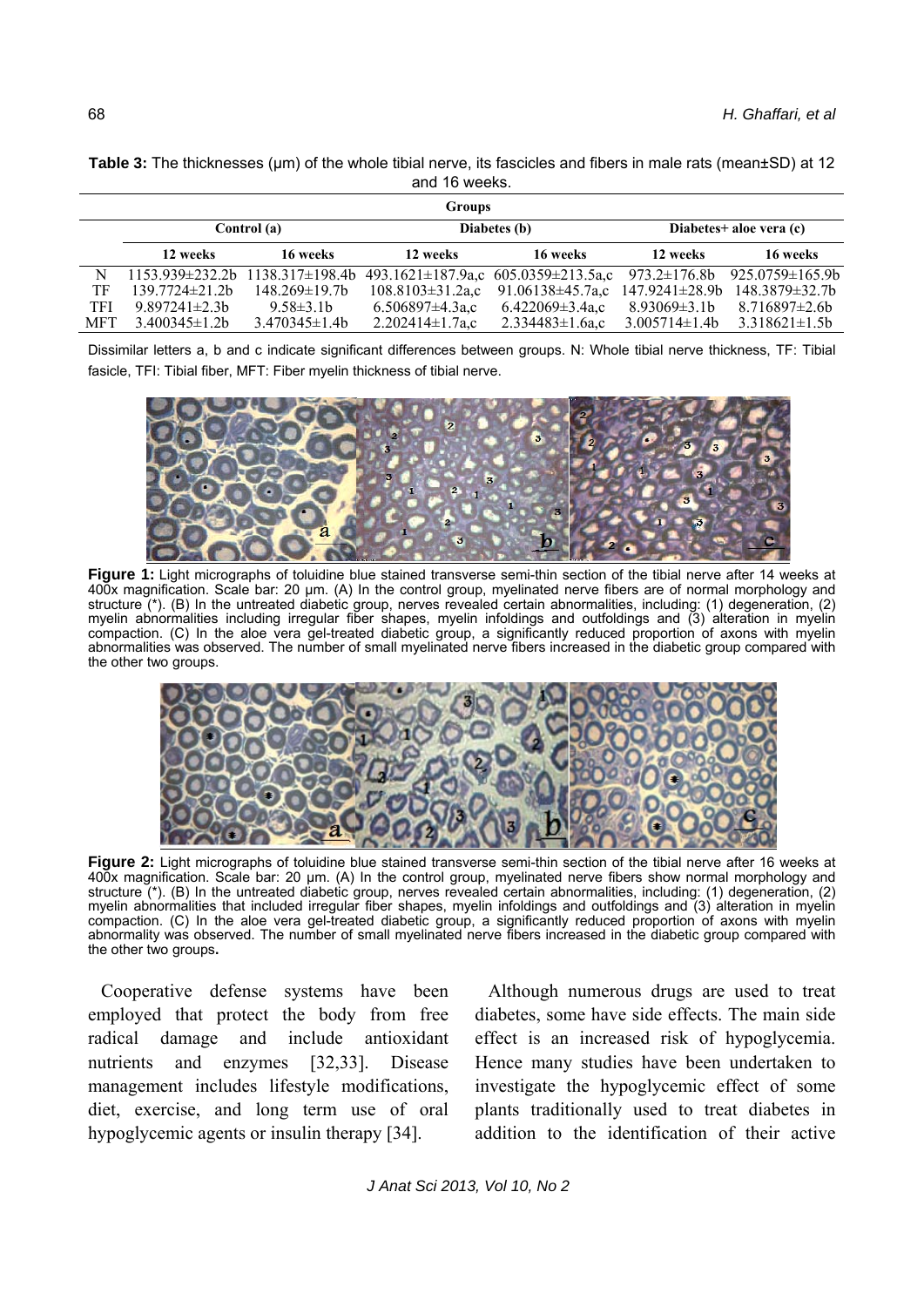ingredients, mode of action and safety. Herbal extracts have been confirmed for their hypoglycemic effects in humans and animals with type II diabetes [35]. Shane and Whorter have stated that aloe vera gel obtained from the inner portion of the aloe leaves contains glycomannan which may account for its hypoglycemic effect [36]. Ajabnoor reported that the hypoglycemic effect of aloe vera was mediated through the simulation and release of insulin from pancreatic beta-cells [37].

Tandon conducted a study that used a special recipe of aloe vera leaves administered to diabetic patients, twice daily for five years with no signs of abnormal blood sugar levels, serum total cholesterol and triglycerides reported [38]. The dried sap of the plant was used by Ghannam and Ajabnoor who observed that a hypoglycemic factor was shown to reduce blood glucose levels by long term used of Aloe Vera gel in diabetic rats [36].

Rajasekaran determined that consumption of aloe vera gel extract reduced blood sugar levels in diabetic rats [25]. The anti-diabetic activity of aloe vera has been associated with increased plasma insulin. Aloe vera extract stimulates secration of insulin from the remaining beta cells [39].

Hoseinifar et al. found that aloe vera decreased oxygen radicals and antioxidants which could reduce blood sugar and might exert a protective effect on vulnerable tissues [40]. Volgar and Emest noted that the use of aloe vera could increase hypoglycemic effect of glibenclamide [41].

Dey, in a study in Saudi Arabia, showed that the dried extract of aloe vera as a traditional medicine could be used to treat diabetes [42]. Extracts of aloe compounds that have antioxidants such as vitamins E and C can reduce blood lipids of weight gain in diabetes [43]. Rajasekaran et al. reported reduced blood glucose levels following **References**

the use of aloe vera extract [25].

Our findings demonstrated that administration of aloe vera extract provided beneficial effects on long term diabetic neuropathy via improving tibial nerve histomorphological alterations in its fibers. The most common abnormality observed in the present study was folding of the myelin sheath within the field of axoplasmic neurological disorders, which was directly related to increased age of the diabetics. Based on the findings of this study it could be concluded that diabetes causes considerable histologic and histometric changes in tibial nerve tissue.

The results of this study showed the effect of aloe vera extract on prevention of diabetic neuropathy in peripheral nerves. Both infolding and outfolding myelin sheath changes decreased and myelin thickness increased significantly. Fasting blood glucose levels and weight loss decreased in the treated animals. Our serologic and histomorphometric results clearly showed that aloe vera extract exerted a control effect on blood sugar and decreased neuropathy, one of the important side effects of diabetes. Although further studies should determine the functional implications and mechanisms of these protective effects of aloe vera extract, our findings suggest that the use of this compound may be considered to be a potential therapeutic approach for maintaining peripheral nerve integrity in diabetic peripheral neuropathy.

# **Acknowledgment**

The authors would like to thank Shiraz University for financial support of this project. We are most grateful to Professor Khodakaram Tafti for his scientific support, Mr. Moghaysi, and Mr Karimian for their technical support. The authors would like to thank Dr. Ansari Lari for statistical software analysis.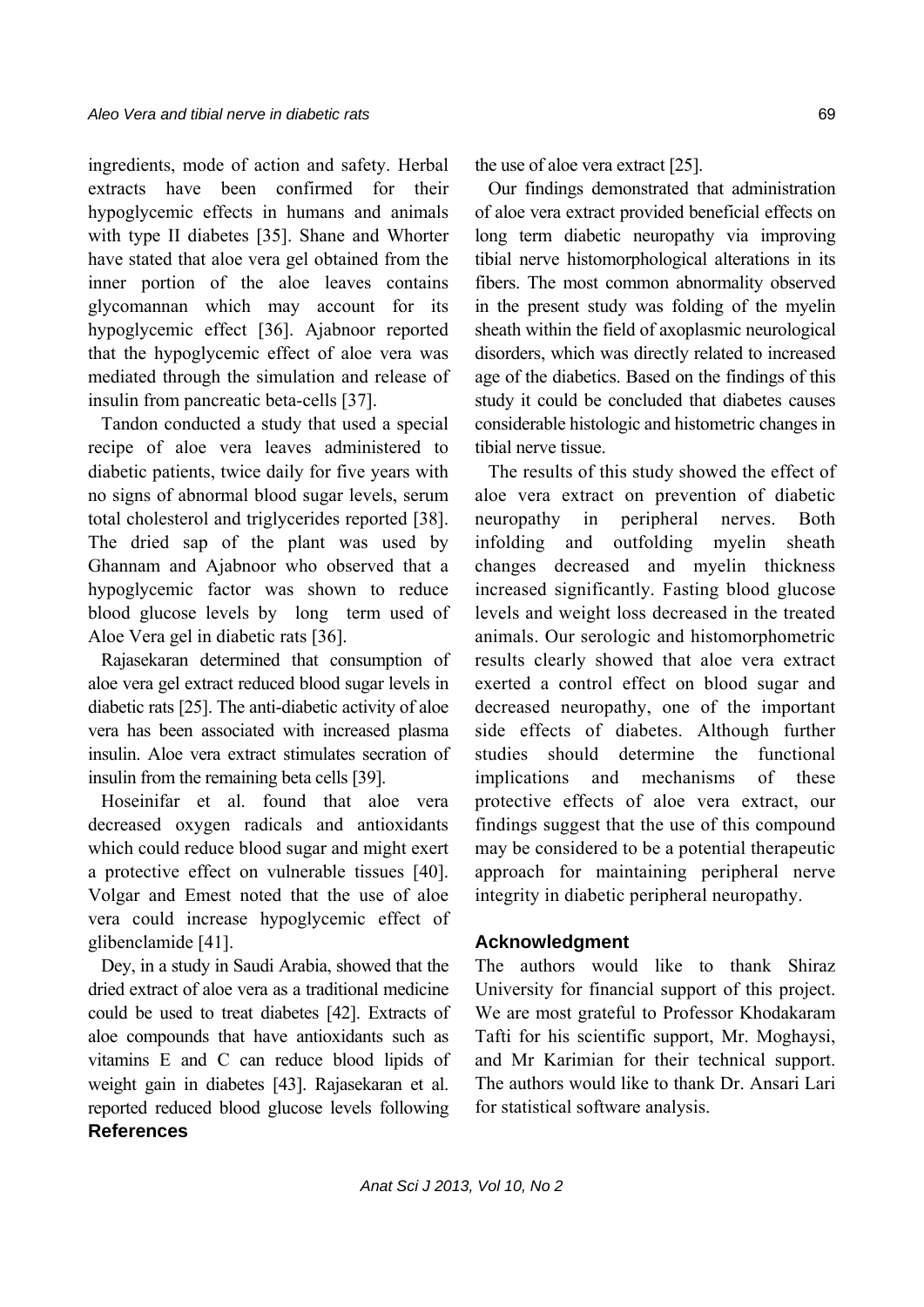- **1.** American Diabetes Association: Diagnosis and classification of diabetes mellitus.Diabetes Care 2007;  $30 \cdot 42 - 47$
- **2.** Centers for Disease Control and Prevention: National diabetes fact sheet: general information and national estimates on diabetes in the United States, 2005. Atlanta, GA, U.S , 2005; Department of Health and Human Services.
- **3.** Reusch JE. Diabetes, microvascular complications, and cardiovascular complications: what is it about glucose?. J Clin Invest 2003; 112: 986-8.
- **4.** Hogan P, Dall T, Nikolov P; American Diabetes Association. Economic costs of diabetes in the U.S. in 2002. Diabetes Care 2003; 26: 917-32.
- **5.** Rajbhandari SM, Piya MK. A brief review on the pathogenesis of human diabetic neuropathy: Observation and postulations. Int J Diabetes Metabolism 2005; 13: 135-40.
- **6.** Dyck PJ, Zimmerman BR, Vilen TH, Minnerath SR, Karnes JL, Yao JK, et al. Nerve glucose, fructose, sorbitol, myo-inositol, and fiber degeneration and regeneration in diabetic neuropathy. N Engl J Med 1988; 319: 542-8.
- **7.** Greene DA, Stevens MJ, Obrosova I, Feldman EL. Glucose-induced oxidative stress and programmed cell death in diabetic neuropathy. Eur J Pharmacol 1999; 375: 217-23.
- **8.** Cameron NE, Cotter MA, Hohman TC. Interactions between essential fatty acid, prostanoid, polyol pathway and nitric oxide mechanisms in the neurovascular deficit of diabetic rats. Diabetologia 1996; 39: 172-82.
- **9.** Dosttar,J, Mohajeri D. Antioxidant effect of grape seed extract in streptozotocin-induced diabetic rats. J Radiation Res 2009; 12: 14-9. [Persian]
- **10.** Grundy SM, Benjamin IJ, Burke GL, Chait A, Eckel RH, Howard BV, et al. Diabetes and cardiovascular disease: a statement for healthcare professionals from the American Heart Association. Circulation 1999; 100: 1134-46.
- **11.** Oberley LW. Free radicals and diabetes. Free Radic Biol Med 1988; 5: 113-24.
- **12.** Tiwari AK, Rao JM: Diabetes mellitus and multiple therapeutic approaches of phytochemicals: present status and future prospects. Curr Sci 2002; 83, 30-8.
- **13.** Bhadada Sk, Sahay RK, Jyotsna VP, Singh SK, Agarwal JK. Diabetic neuropathy current concepts. J Indian Acad Clin Med 2001; 2: 306-17.
- **14.** Forrest KY, Maser RE, Pambianco G, Becker DJ, Orchard TJ. Hypertension as a risk factor for diabetic

neuropathy; prospective study. Diabets 1997; 46: 665-70.

- **15.** Sameni H, Panahi M. The Effect of 4-MC and P on Diabetic Neuropathy. Cell Journal (Yakhteh) 2011; 13: 1: 31-8.
- **16.** Nowicki M, Kosacka J, Serke H, Blüher M, Spanel-Borowski K. Altered sciatic nerve fiber morphology and endoneural microvessels in mouse models relevant for obesity, peripheral diabetic polyneuropathy, and the metabolic syndrome. J Neurosci Res 2012; 90: 122-31.
- **17.** Skalská S, Kucera P, Goldenberg Z, Stefek M, Kyselová Z, Jariabka P. Neuropathy in a rat model of mild diabetes induced by multiple low doses of streptozotocin: effects of the antioxidant stobadine in comparison with a high-dose alpha-lipoic acid treatment. Gen Physiol Biophys 2010; 29: 50-8.
- **18.** Tanaka M, Misawa E, Ito Y, Habara N, Nomaguchi K, Yamada M, Toida T, et al. Identification of five phytosterols from Aloe vera gel as anti-diabetic compounds. Biol Pharm Bull 2006; 29:1418- 22.
- **19.** Rajasekaran S, Sivagnanam K, Subramanian S. Antioxidant effect of Aloe Vera gel extract instreptozotocin-induced diabetes in rats. Pharmacol Rep 2005; 57: 90-6.
- **20.** Klein AD, Penneys N. Aloe vera. J Am Acad Dermatol 1988; 18: 714-20.
- **21.** Rajasekaran S, Sivagnanam K, Ravi K, Subramanian S. Hypoglycemic effect of Aloe vera gel on streptozotocin-induced diabetes in experimental rats. J Med Food 2004; 7: 61-6.
- **22.** Akbarzadeh A, Norouzian D, Mehrabi MR, Jamshidi Sh, Farhangi A, Verdi AA, et al. Induction of diabetes by Streptozotocin in rats. Indian J Clin Biochem 2007; 22: 60-4.
- **23.** Müller A, Schott-Ohly P, Dohle C, Gleichmann H. Differential regulation of Th1-type and Th2-type cytokine profiles in pancreatic islets of C57BL/6 and BALB/c mice by multiple low doses of streptozotocin. Immunobiology 2002; 205: 35-50.
- **24.** Sun N, Yang G, Zhao H, Savelkoul HF, An L. Multi dose streptozotocin induction of diabetes in mice induces a dominant oxidative macrophage and a conversion of TH1 to TH2 phenotypes during disease progression. Mediators Inflam 2005; 31: 202-9.
- **25.** Rajasekaran S, Sivagnanam K, Subramanian S. Antioxidant effect of Aloe vera gel extract in streptozotocin-induced diabetes in rats. Pharmacol Rep 2005; 57: 90-6.
- **26.** Saberi M, Gholami S. An investigation on the effects of the Aloe Vera extract on the thickness of the retina

*J Anat Sci 2013, Vol 10, No 2*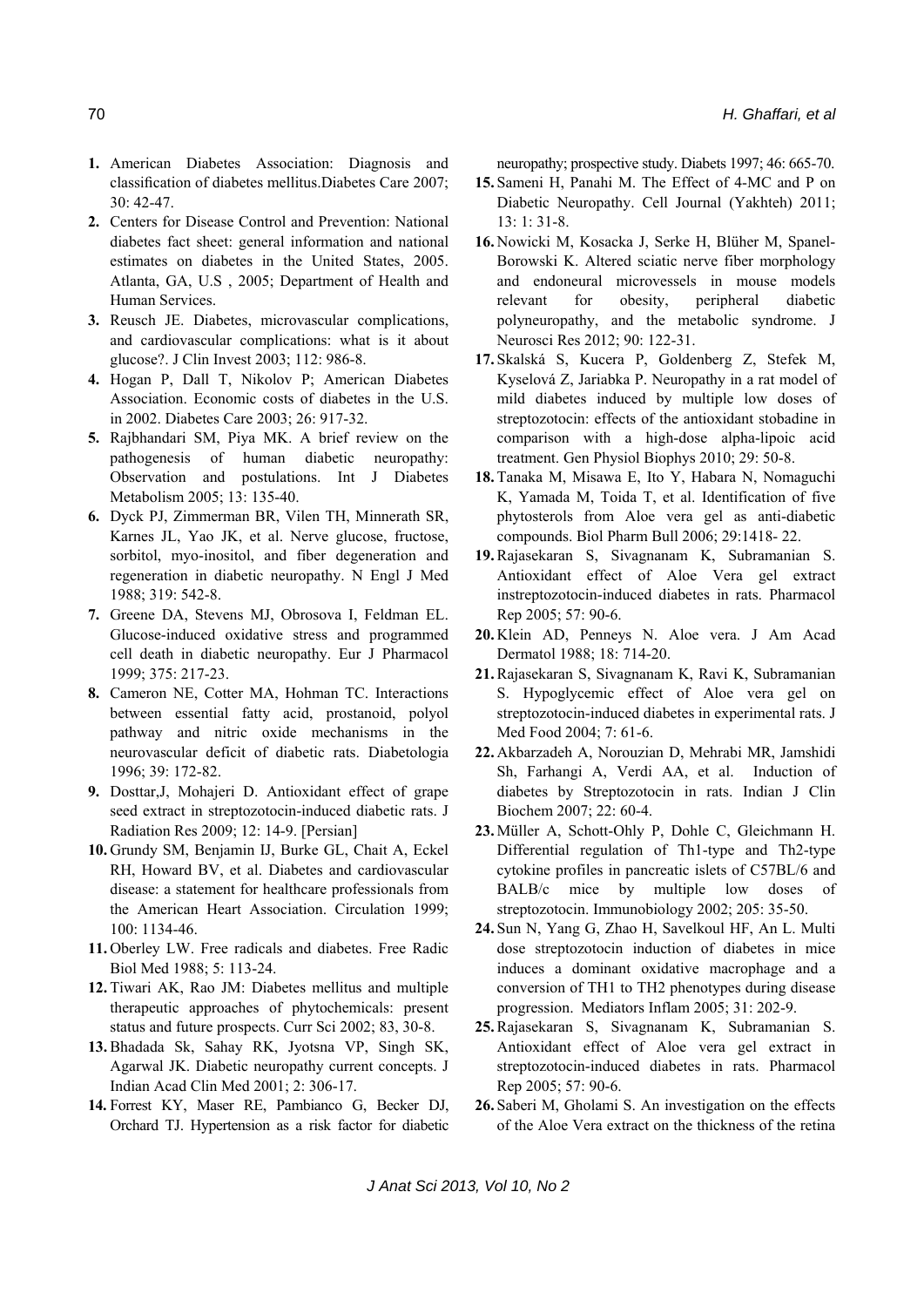in male diabetic rats. Ir J Veterinary Res, Shiraz University 2012; 13

- **27.** Walker D, Carrington A, Cannan SA, Sawicki D, Sredy J, Boulton AJ, et al. Structural abnormalities do not explain the early functional abnormalities in the peripheral nerves of the streptozotocin diabetic rat. J Anat 1999; 195: 419-27.
- **28.** Schmeichel AM, Schmelzer JD, Low PA. Oxidative injury and apoptosis of dorsal root ganglion neurons in chronic experimental diabetic neuropathy. Diabetes 2003; 52: 165-71.
- **29.** Sayyed S, Kumar A, Sharma S. Effects of U83836E on nerve functions, hyperalgesia and oxidative stress in experimental diabetic neuropathy. Life Sci 2006; 79: 777-83.
- **30.** Wolff S, Dean R. Glucose auto-oxidation and protein modification. The potential role of antioxidative glycosylation in diabetes. Biochem J 1987; 245: 243-50.
- **31.** Malone J, Lowitt S, Korthals J, Salem A, Miranda C. The effect of hyperglycemia on nerve conduction and structure is age dependent. Diabetes 1996; 45: 209-15.
- **32.** Lawal H, Atiku M, Khelpai D, Wannang N. Hypoglycaemic and hypolipidaemic effect of aqueous leaf extract of Murraya koenigii in normal and alloxandiabetic rats. Niger J Physiol Sci 2008; 23: 37-40.
- **33.** Basić-Kes V, Zavoreo I, Rotim K, Bornstein N, Rundek T, Demarin V. Recommendations for diabetic polyneuropathy treatment. Acta Clin Croat 2011; 50: 289-302.
- **34.** Ines V, Fedrico L. Plant polyphenol antioxidants and

oxidative stress. Biol Res 2000; 33: 159-65.

- **35.** Kheighley U. British Herbal Medicine Association. British Herbal Pharmacopoeia,1999.
- **36.** Shane M. and L. Whorter. Biological complementary therapies. A focus on botanical products in diabetes. Diabetes Spectrum 2001; 14: 199-208.
- **37.** Ajabnoor MA. Effect of aloes on blood glucose levels in normal alloxan diabetic mice. J Ehtanopharmcol 1990; 28: 215-220.
- **38.** Tandon R, Bajpai HS, Agrawal JK. Cardiac dysrhythmia in diabetic autonomic neuropathy. J Assoc Physicians India 1985; 33: 605-6.
- **39.** Okyar A, Can A, Akev N, Baktir G, Sütlüpinar N. Effect of Aloe vera leaves on blood glucose level in type I and type II diabetic rat models. Phythother Res 2001;15: 157-61.
- **40.** Hosseinifar Sh, Erfanimajd N, Morovvati H, Najafzadeh H. Aloe vera gel protects ovarian structure in diabetic rat. Am-Eur J Toxicol Sci 2011; 3: 197- 203.
- **41.** Vogler BK, Ernst E. Aloe vera: a systematic review of its clinical effectiveness. Br J Gen Pract 1999; 49: 823-8.
- **42.** Dey L, Attele AS, Yuan CS. Alternative therapies for typ 2 diabetes. Alternat Med Rev 2002; 7: 45-53.
- **43.** Azcoitia I, Leonelli E, Magnaghi V, Veiga S, Garcia-Segura LM, Melcangi RC. Progesterone and its derivatives dihydroprogesterone and tetrahydroprogesterone reduce myelin fiber morphological abnormalities and myelin fiber loss in the sciatic nerve of aged rats. Neurobiol Aging 2003; 24: 853-60.